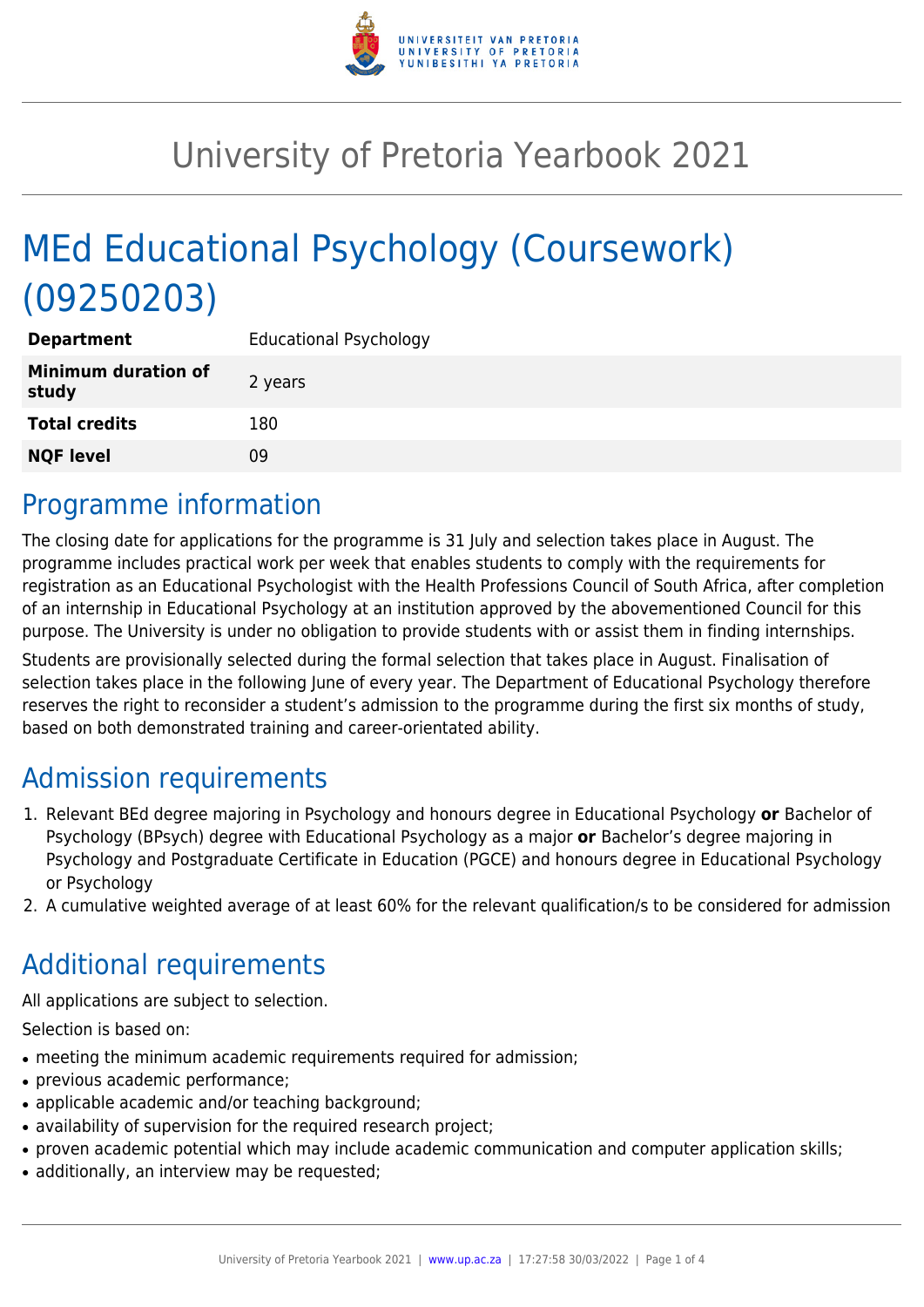

- the requirements of professional registration bodies;
- the discretion of the head of department.

### Other programme-specific information

- Renewal of registration after the two-year period is permitted only under special circumstances in which case the head of department may give approval for a limited fixed extension of this period in terms of the set procedures.
- Students will be granted two opportunities to pass NMQ 800. Unsuccessful candidates will not be allowed to continue with the programme.
- This requirement applies to both the full research as well as the coursework master's degrees.

### Research information

All master's students must submit a dissertation or a mini-dissertation and must pass Research Proposal (NMQ 800). For the MEd research degree programmes, a dissertation on a topic approved by the Dean on the recommendation of the relevant head of department must be submitted, following the approval of a complete research proposal. A literature study is not acceptable.

- One publishable article based on the research that the student conducted for the dissertation or the minidissertation and approved by the supervisor, must be submitted. The article must be submitted at the offices of Student Administration before 15 February for the Autumn graduation ceremonies and before 15 July for the Spring graduation ceremonies.
- In addition to the copies referred to above, each successful student must submit a bound paper copy as well as two electronic copies of the approved mini-dissertation/dissertation to the Head: Student Administration in the format specified by the Faculty and in accordance with the minimum standards set by the Department of Library Services
- (see http://upetd.up.ac.za/authors/ publish/ standards.htm#specs), before 15 February for the Autumn graduation ceremonies and before 15 July for the Spring graduation ceremonies. Failure to meet these deadlines will result in the degree being awarded during a subsequent series of graduation ceremonies.
- All students have to submit a research proposal during the first year of registration and defend it successfully before a panel of examiners appointed by the Dean, in collaboration with the relevant head of department, Supervisor and Research Coordinator, before they can start with the research.
- Students have to apply for ethical clearance to the relevant head of department and Ethics Committee and only commence with field work once the application for ethical clearance has been approved by the Ethics Committee.
- Students have to present a progress report on the research to the supervisor annually. Continued reregistration depends on satisfactory annual progress.
- All students have to attend the research capacity building sessions on quantitative and qualitative research at master's level.

### Pass with distinction

The MEd degree with coursework is conferred with distinction on a student who obtains 75% in the minidissertation and an average of 75% in the remaining modules.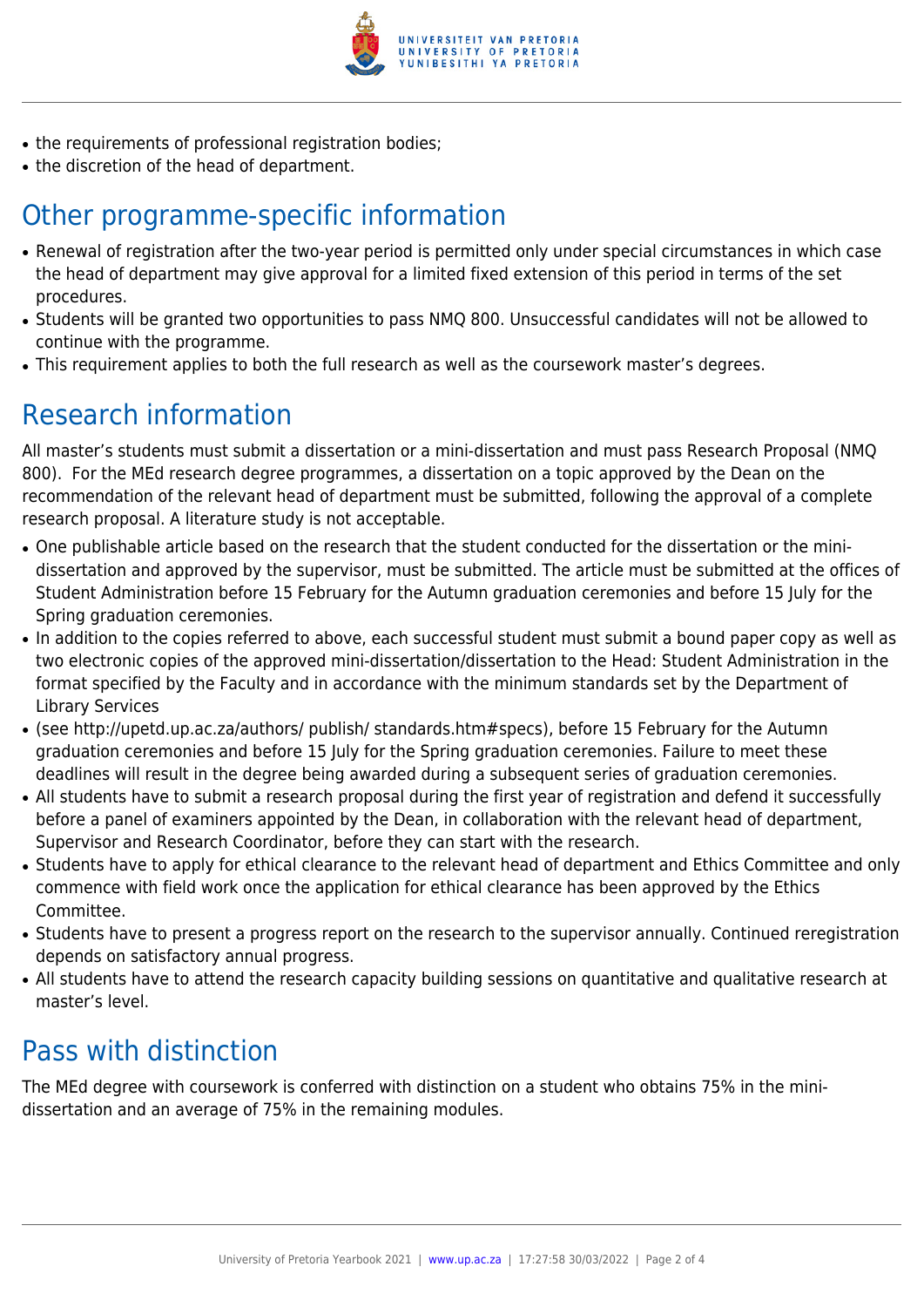

### Curriculum: Year 1

#### **Minimum credits: 240**

All the Core modules and the fundamental module NMQ 800 (Research proposal) should be selected in the 1st year. When the "Research proposal" has been passed in the 1st year, only the "mini-dissertation" should be selected again in the final year. Students will be granted two opportunities to pass NMQ 800.

#### **Fundamental modules**

[Research proposal 800](https://www.up.ac.za/yearbooks/2021/modules/view/NMQ 800) (NMQ 800) - Credits: 30.00

#### **Core modules**

[Career counselling 805](https://www.up.ac.za/yearbooks/2021/modules/view/BOP 805) (BOP 805) - Credits: 10.00 [Educational psychology assessment for learning and development 875](https://www.up.ac.za/yearbooks/2021/modules/view/ODD 875) (ODD 875) - Credits: 10.00 [Educational psychological learning support 875](https://www.up.ac.za/yearbooks/2021/modules/view/ODH 875) (ODH 875) - Credits: 10.00 [Mini-dissertation 895](https://www.up.ac.za/yearbooks/2021/modules/view/ODK 895) (ODK 895) - Credits: 60.00 [Educational psychology pathways to emotional and behavioural wellbeing 805](https://www.up.ac.za/yearbooks/2021/modules/view/OPG 805) (OPG 805) - Credits: 10.00 [Educational Psychology Practice 801](https://www.up.ac.za/yearbooks/2021/modules/view/OPR 801) (OPR 801) - Credits: 40.00 [Family-oriented intervention 805](https://www.up.ac.za/yearbooks/2021/modules/view/OUB 805) (OUB 805) - Credits: 10.00